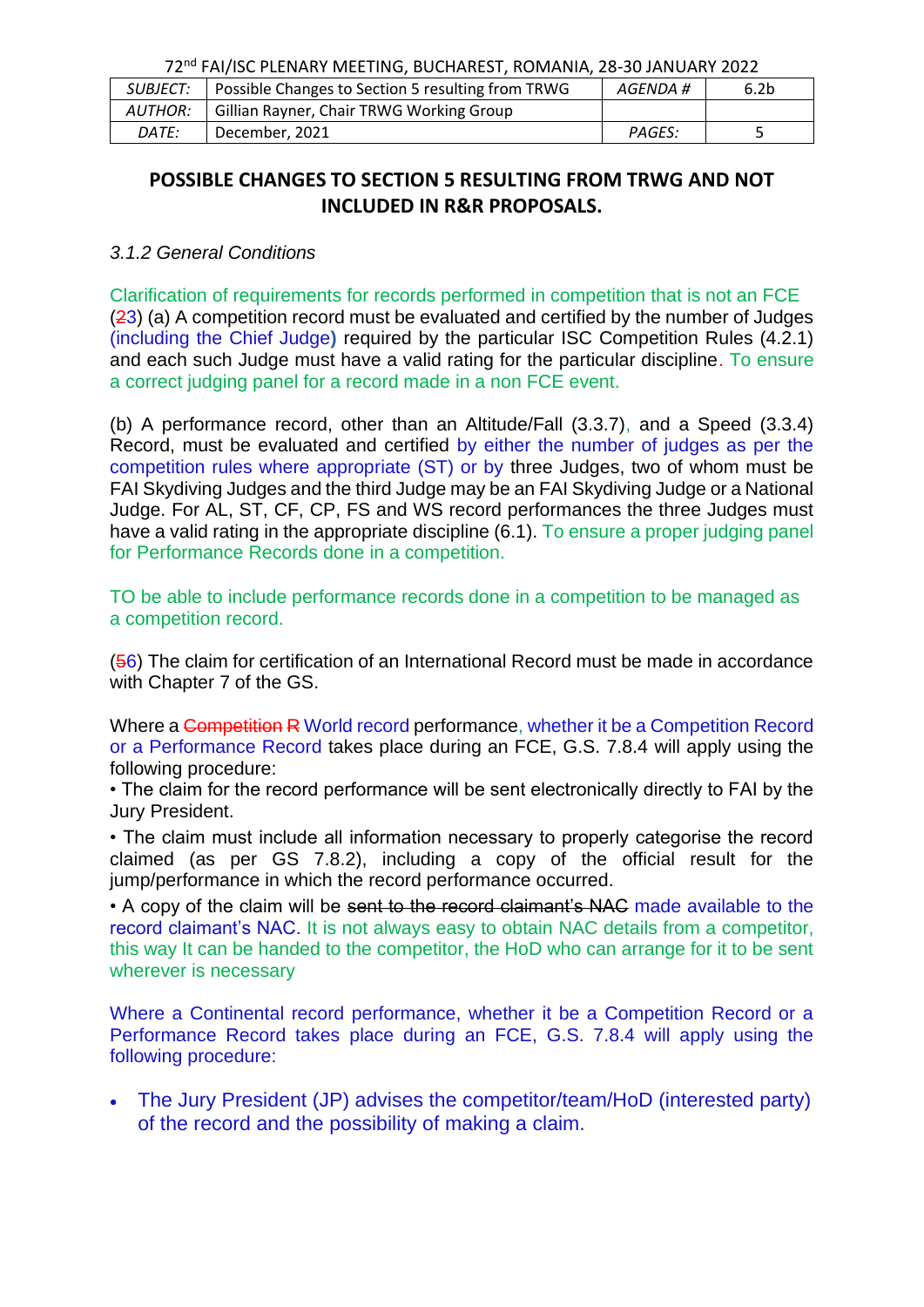| <b>SUBJECT:</b> | Possible Changes to Section 5 resulting from TRWG | AGENDA # | 6.2 <sub>b</sub> |
|-----------------|---------------------------------------------------|----------|------------------|
| AUTHOR:         | Gillian Rayner, Chair TRWG Working Group          |          |                  |
| DATE:           | December, 2021                                    | PAGES:   |                  |

- If the interested party confirms an interest in making the claim and confirms willingness to pay, the preliminary claim for the record performance will be sent electronically to FAI within 7 days.
- If the claimant has given the billing details to the JP, the full claim, including all information necessary to properly categorise the record claimed (as per GC 7.8.2) including a copy of the official result for the jump/performance in which the record performance occurred together with the billing details, will be sent to the FAI by the JP at the same time as the Preliminary claim. A copy will be made available to the interested party and the relevant NAC.
- If billing details cannot be provided to the JP, the full claim dossier will be made available by the JP to the interested party and the relevant NAC who will consequently be responsible for submitting the full claim dossier to FAI and making the necessary payment.

All relevant paragraphs of this Sporting Code and its annexes apply to International Record attempts.

 $(67)$  Except as provided in 3.3.4(3) and 3.3.7(3), a new record will be established by a better performance, without regard to the margin of improvement.

(78) For all Competition records or Performance records set in competition, the Official Observers (GS 5.2.1) appointed by the controlling NAC (GS 7.4.2) must be on the current approved list of FAI Skydiving Judges (6.3). The NAC organising an FCE will agree, as part of the Organiser Agreement (FCEAD) to appoint the Panel of Judges as the only Official Observers for the purpose of competition record certification during the Event. A NAC organising a Second Category Event (GS 4.4.1) or a National Championships (GS 4.1.1) which is not open to participation by any other NAC, (not necessary as defined in GS 4.1.1).also agrees to appoint the Panel of Judges (all of whom must be on site and must be FAI Judges for the particular discipline) as the only Official Observers for the purpose of Competition record or Performance record certification.

## *3.1.3 International Record*

(1) An International Record is a World Record and/or a Continental Regional Record.

(2) A performance may meet the certification criteria for a World Record and/or a Continental Regional record. The certification claim must state whether certification is requested as a World Record, a Continental Regional Record or both. The administration fee charged by FAI for certification of each international record will be charged only once, even if both World and Continental Regional Records are claimed. This has never been implemented and has no place in our rules and if it was negotiated for the future, would be part of an agreement with FAI and not part of our rules.

#### . *3.2.9 ST Records*

#### 3.2.9.1 Fastest time

The record performance is the fastest time plus penalty time for a single round as defined in the current Competition Rules. Several options, this can either be left here as a competition record or maintained as a performance record and left in that category. If it is left as a competition record and removed from the performance record category then there should be a provision to allow the current record at the time of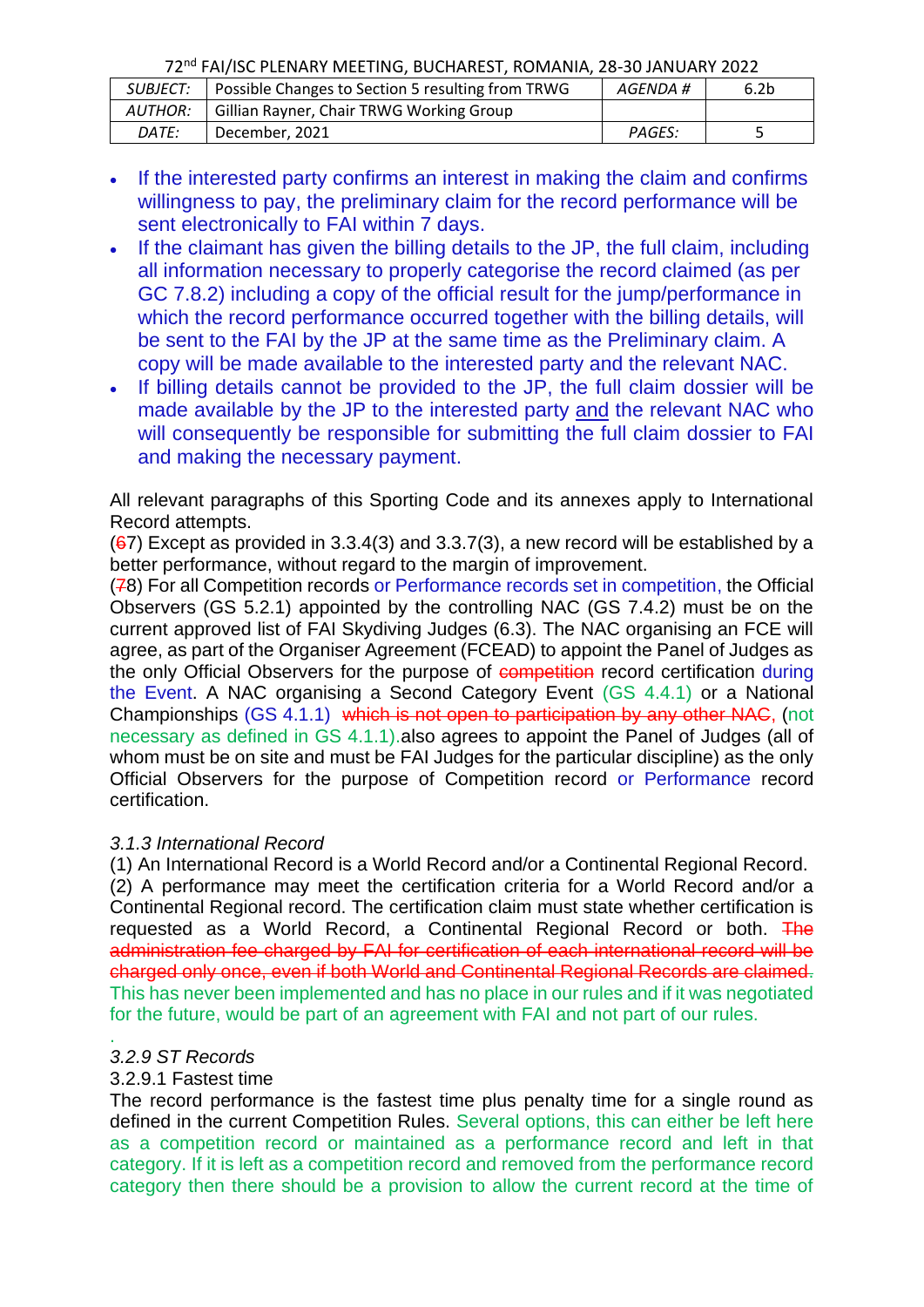| <i>SUBJECT:</i> | Possible Changes to Section 5 resulting from TRWG | AGENDA #      | 6.2 <sub>b</sub> |  |
|-----------------|---------------------------------------------------|---------------|------------------|--|
| <b>AUTHOR:</b>  | Gillian Rayner, Chair TRWG Working Group          |               |                  |  |
| DATE:           | December, 2021                                    | <b>PAGES:</b> |                  |  |

change to be maintained and transferred into the new category. It is proposed that the criteria for managing competition records be modified to include performance records set during competition (see above). This would allow us to pay for the Style Performance record if is it broken*.* 

#### 3.2.9.2 Fastest total time

The record performance is the fastest total time plus penalty time(s) after a completed competition program of five rounds as defined in the current Competition Rules. If two or more competitors achieve the same record performance after the same completed competition program and thereby break an existing record, the new record shall be registered in the names of all the competitors involved. This is clearly a competition record and should remain here but removed as a performance record.

#### *3.2.11 Categories of Competition Records*

These proposed changes reflect what would happen if competition records matched the ranking used in competition. i.e. only allow female records for disciplines that have female titles. It is a contentious and highly political subject.

#### The categories of Competition Records shall be: AL, ST, PS and SP

General Male Category – best performance achieved by a male individual or a male team

Female Category – best performance achieved by a woman or a women's team

(1) ST, CP, PS, SP and WS Performance General Category – best performance achieved by an individual Female Category – best performance achieved by a woman

(2) CF, FS, VFS, IFS, IVFS and WS Acrobatic General Category – best performance achieved Female Category – best performance achieved by a women's team only when such a team is included in the competition rules. AL, ST, SP and PS Junior Male Category – best performance achieved by a Junior Male Junior Female Category – best performance achieved by a Junior Female (5) IFS, DY Junior Category **-** best performance achieved by a Junior team (6) DY General Category **-** best performance achieved

#### 3.3 PERFORMANCE RECORDS

*3.3.4 Speed Performance Record – Individual* The word **Performance** to differentiate between the Speed competition discipline and this Speed Performance which has nothing to do with Speed competition.

## *3.3.5 ST Record - Individual*

(1) ST fastest time

The record performance of a style jump is the fastest time plus penalty time for one series of manoeuvres as described in the current Competition Rules. This can be